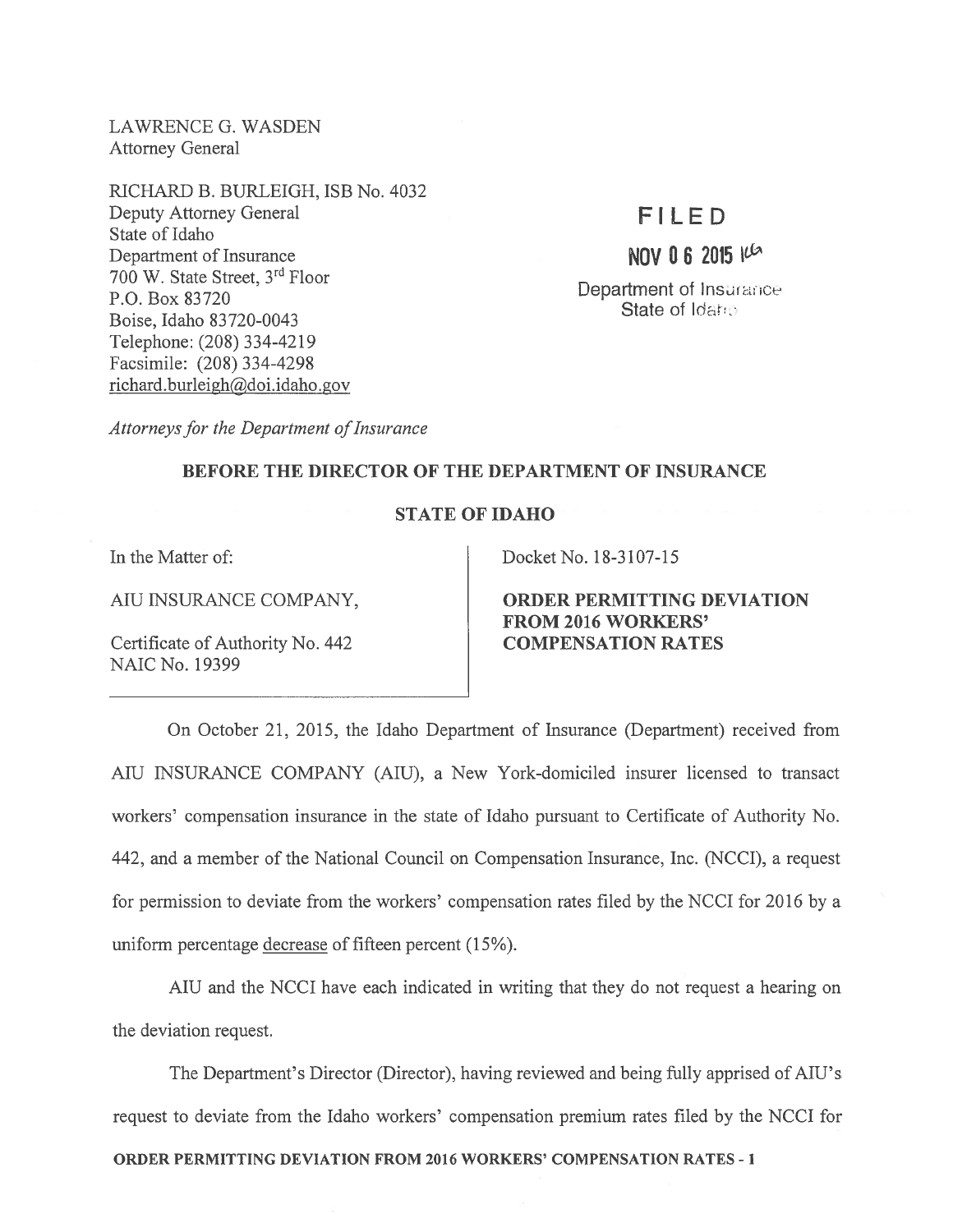2016, and the requirements of Idaho Code § 41-1614(1) having been met, has determined that the requested rate deviation is justified.

NOW, THEREFORE, IT IS HEREBY ORDERED, pursuan<sup>t</sup> to Idaho Code § 41-1614, that AIU's request to deviate by a uniform percentage decrease of fifteen percent (15%) from the workers' compensation rates filed by the NCCI for 2016, exclusive of terrorism rates, is GRANTED. This deviation from the Idaho workers' compensation premium rates filed by the NCCI for 2016 shall take effect on January 1, 2016, and shall remain in effect for one year from that date unless terminated sooner with the approval of the Director.

DATED this  $\overline{\mathcal{L}}$  day of November, 2015.

STATE OF IDAHO DEPARTMENT OF INSURANCE

un L. Comern

DEAN L. CAMERON **Director**